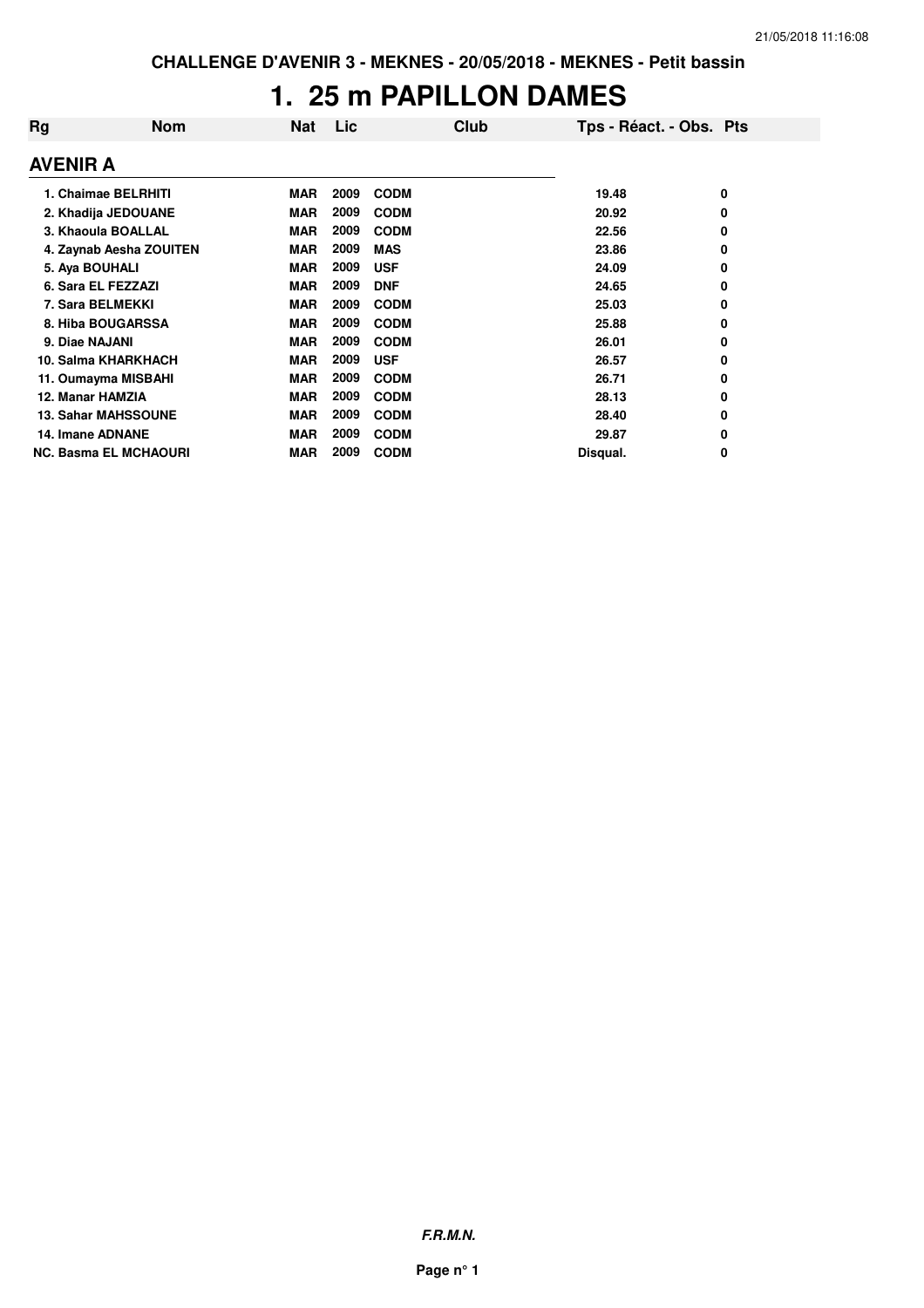### **2. 25 m PAPILLON MESSIEURS**

| Rg              | <b>Nom</b>                      | <b>Nat</b> | Lic  |             | Club | Tps - Réact. - Obs. Pts |   |
|-----------------|---------------------------------|------------|------|-------------|------|-------------------------|---|
| <b>AVENIR A</b> |                                 |            |      |             |      |                         |   |
|                 | 1. Mohamed Taha ADNANE          | <b>MAR</b> | 2009 | <b>CODM</b> |      | 20.51                   | 0 |
|                 | 2. Akram TLEMCANI               | <b>MAR</b> | 2009 | <b>DNF</b>  |      | 20.93                   | 0 |
|                 | 3. Houssam AYOUNI               | <b>MAR</b> | 2009 | <b>CODM</b> |      | 24.33                   | 0 |
|                 | 4. Mohamed OUALI                | <b>MAR</b> | 2009 | <b>CAT</b>  |      | 24.98                   | 0 |
|                 | 5. Omar BEN BRAHIM              | <b>MAR</b> | 2009 | <b>MAS</b>  |      | 28.25                   | 0 |
|                 | 6. Yahya BENJILALI              | <b>MAR</b> | 2009 | <b>CAT</b>  |      | 30.16                   | 0 |
|                 | 7. Ziad CHABLI                  | <b>MAR</b> | 2009 | <b>CODM</b> |      | 33.66                   | 0 |
|                 | 8. El Houssaine CHAREF          | <b>MAR</b> | 2009 | <b>CAT</b>  |      | 35.35                   | 0 |
|                 | NC. Salaheddine EL JAZIZ        | <b>MAR</b> | 2009 | <b>CODM</b> |      | Frf n.d.                |   |
|                 | <b>NC. Mohamed Zivad RAOUAK</b> | <b>MAR</b> | 2009 | <b>CODM</b> |      | Disqual.                | 0 |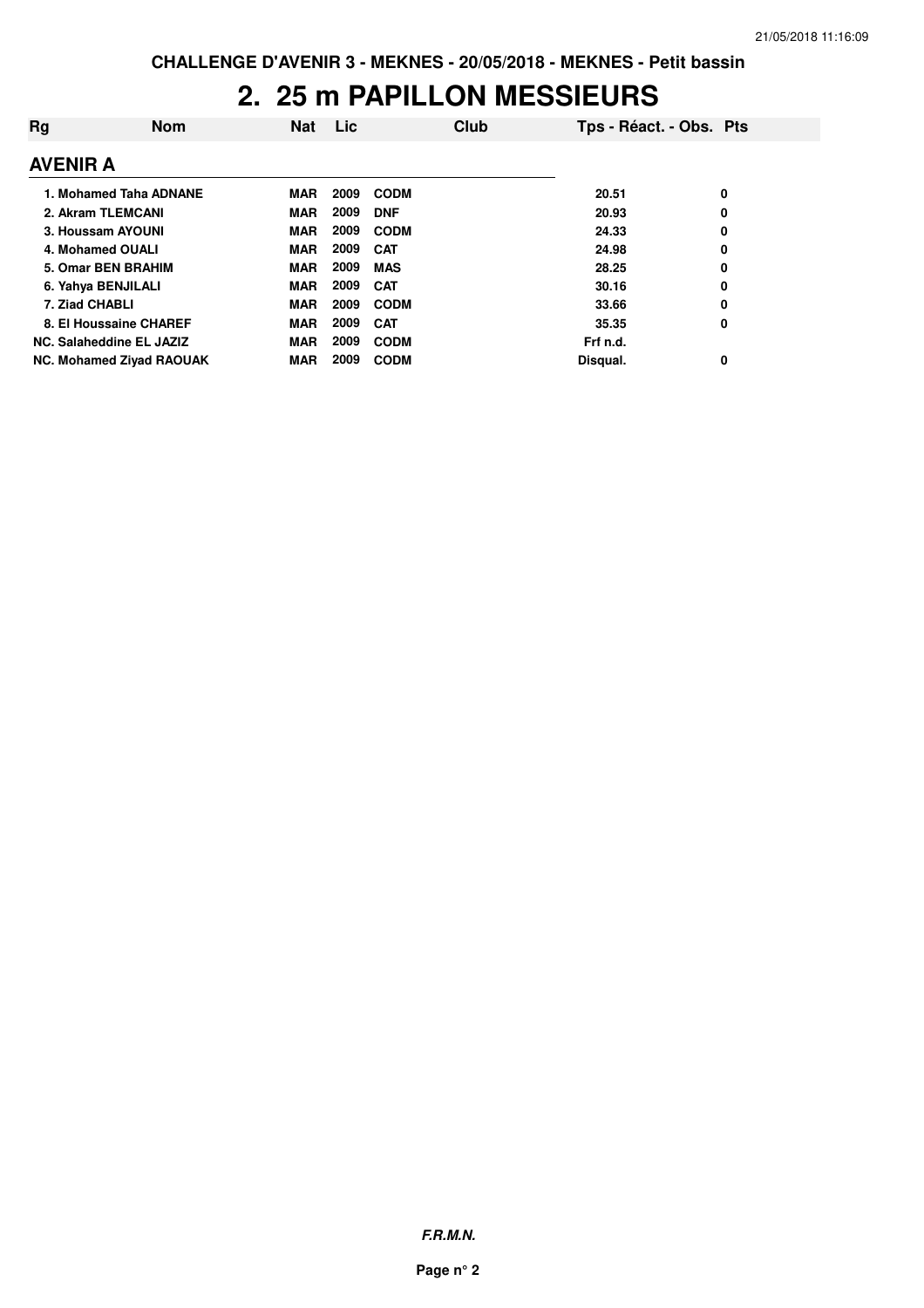### **3. 25 m NAGE LIBRE DAMES**

| Rg               | <b>Nom</b>                    | Nat        | Lic  | <b>Club</b> | Tps - Réact. - Obs. Pts |   |
|------------------|-------------------------------|------------|------|-------------|-------------------------|---|
| <b>AVENIR B</b>  |                               |            |      |             |                         |   |
|                  | 1. Aya KOJMANE                | <b>MAR</b> | 2010 | <b>CODM</b> | 19.02                   | 0 |
|                  | 2. Safia HARCHA               | <b>MAR</b> | 2010 | <b>CODM</b> | 19.60                   | 0 |
| 3. Lina EL KILI  |                               | <b>MAR</b> | 2011 | <b>CODM</b> | 19.75                   | 0 |
| 4. Sara SAIDI    |                               | <b>MAR</b> | 2010 | <b>SNF</b>  | 20.19                   | 0 |
|                  | 5. Rahma Inas AYACH           | <b>MAR</b> | 2010 | <b>CAT</b>  | 20.27                   | 0 |
| 6. Arij CHTATI   |                               | <b>MAR</b> | 2010 | <b>CODM</b> | 21.80                   | 0 |
| 7. Ghita KADRI   |                               | <b>MAR</b> | 2010 | <b>SNF</b>  | 22.36                   | 0 |
|                  | 8. Roumayssae ZITOUNI         | <b>MAR</b> | 2011 | <b>CODM</b> | 23.03                   | 0 |
| 9. Hiba ATTAOUI  |                               | <b>MAR</b> | 2011 | <b>CODM</b> | 23.67                   | 0 |
|                  | 10. Yasmine BENHADDA          | <b>MAR</b> | 2010 | <b>CODM</b> | 24.03                   | 0 |
| 11. Sara CHEHIBA |                               | <b>MAR</b> | 2010 | <b>CODM</b> | 24.23                   | 0 |
| 12. Aya BAHMANE  |                               | <b>MAR</b> | 2011 | <b>CODM</b> | 24.51                   | 0 |
|                  | <b>13. Nour SAHABATTABAA</b>  | <b>MAR</b> | 2011 | <b>CODM</b> | 24.93                   | 0 |
|                  | <b>14. Douae ANNAHEID</b>     | <b>MAR</b> | 2010 | <b>DNF</b>  | 27.56                   | 0 |
|                  | 15. Aicha AMAMOU              | <b>MAR</b> | 2010 | <b>USF</b>  | 28.60                   | 0 |
|                  | <b>16. Sakina BOUYAHYAOUI</b> | <b>MAR</b> | 2010 | <b>CODM</b> | 31.70                   | 0 |
|                  | 17. Kenza EL OUAQOR           | <b>MAR</b> | 2010 | <b>MAS</b>  | 31.83                   | 0 |
|                  | 18. Meryem TOUNASSI           | <b>MAR</b> | 2010 | <b>MAS</b>  | 31.93                   | 0 |
|                  | 19. Romayssae HAKIM           | <b>MAR</b> | 2010 | <b>MAS</b>  | 32.34                   | 0 |
| 20. Kenza RAMI   |                               | <b>MAR</b> | 2010 | <b>DNF</b>  | 32.51                   | 0 |
| 21. Malak BELHAJ |                               | <b>MAR</b> | 2011 | <b>CODM</b> | 33.57                   | 0 |
|                  | 22. Zaynab BENMOUMEN          | <b>MAR</b> | 2011 | <b>CODM</b> | 35.88                   | 0 |
|                  | <b>NC. Imane BENJELLOUN</b>   | <b>MAR</b> | 2010 | <b>MAS</b>  | Frf n.d.                |   |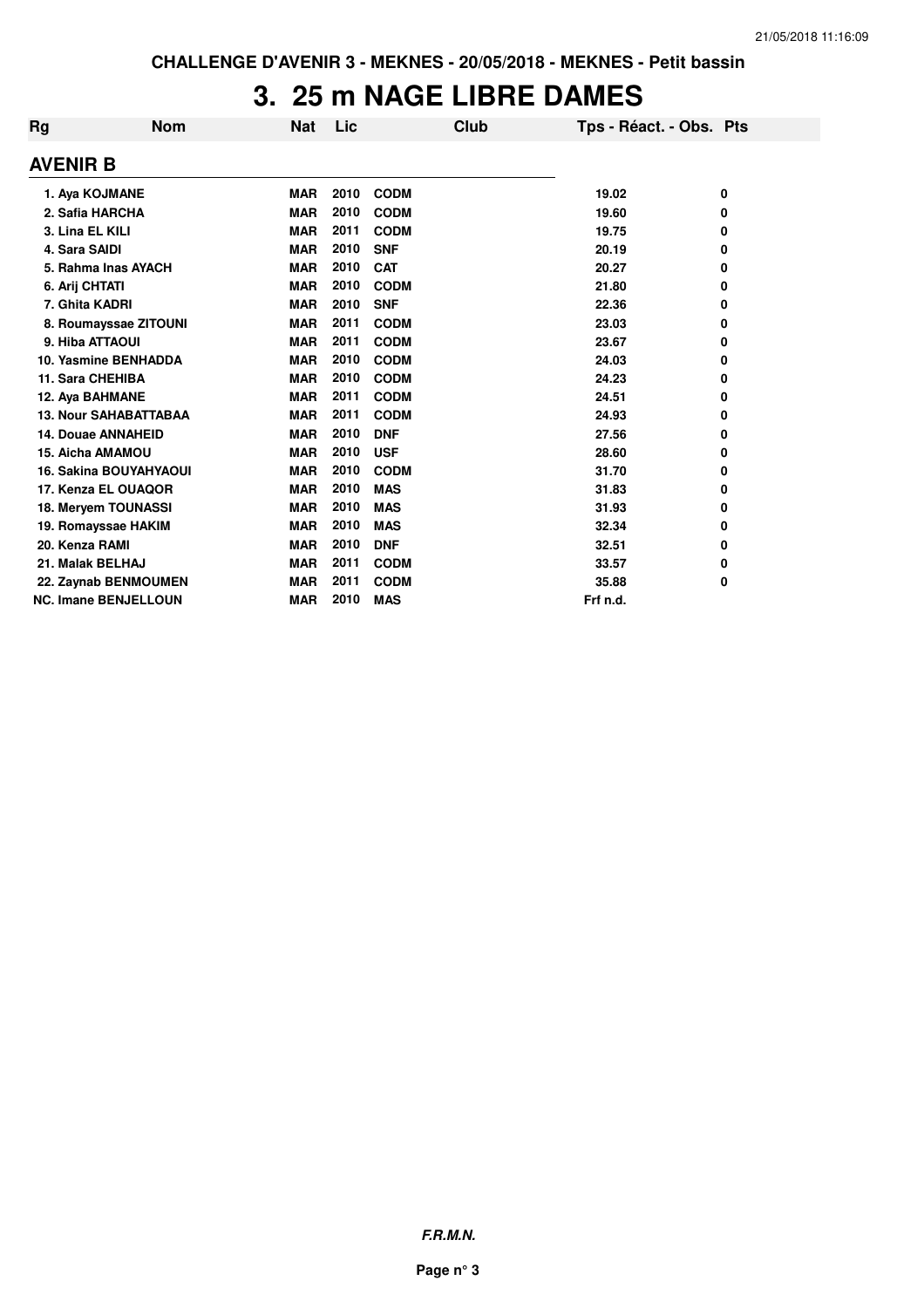# **4. 25 m NAGE LIBRE MESSIEURS**

| Rg | <b>Nom</b>                    | Nat        | Lic  | Club        | Tps - Réact. - Obs. Pts |   |
|----|-------------------------------|------------|------|-------------|-------------------------|---|
|    | AVENIR B                      |            |      |             |                         |   |
|    | 1. Adnane LAALEJ              | <b>MAR</b> | 2010 | <b>CODM</b> | 18.34                   | 0 |
|    | 2. Omar Houssam BENTALEB      | <b>MAR</b> | 2010 | <b>CODM</b> | 19.00                   | 0 |
|    | <b>3. Amine BOUGHALEB</b>     | <b>MAR</b> | 2010 | <b>SNF</b>  | 19.64                   | 0 |
|    | 4. Ghali FRIKECH              | <b>MAR</b> | 2010 | <b>CODM</b> | 19.95                   | 0 |
|    | <b>5. Yassine BENCHEKROUN</b> | <b>MAR</b> | 2011 | <b>USF</b>  | 19.99                   | 0 |
|    | 6. Nadem JEROUNDI             | <b>MAR</b> | 2010 | <b>DNF</b>  | 20.00                   | 0 |
|    | 7. Youssef BELRHITI NEJAR     | <b>MAR</b> | 2011 | <b>CODM</b> | 20.85                   | 0 |
|    | 8. Ayoub RAHALI               | <b>MAR</b> | 2010 | <b>CODM</b> | 21.10                   | 0 |
|    | 9. Med Amine CHERKAOUI        | <b>MAR</b> | 2010 | <b>CODM</b> | 21.80                   | 0 |
|    | 10. Youssef IKEN              | <b>MAR</b> | 2010 | <b>DNF</b>  | 21.92                   | 0 |
|    | 11. Iyad BENALI               | <b>MAR</b> | 2010 | <b>USF</b>  | 22.45                   | 0 |
|    | 12. Rayane SEGHROUCHNI        | <b>MAR</b> | 2010 | <b>DNF</b>  | 22.81                   | 0 |
|    | <b>13. Ilias LAHOUITI</b>     | <b>MAR</b> | 2010 | <b>DNF</b>  | 22.84                   | 0 |
|    | 14. Ali BEN HLIMA             | <b>MAR</b> | 2011 | <b>CODM</b> | 23.15                   | 0 |
|    | <b>15. Houssam LACHKAR</b>    | <b>MAR</b> | 2010 | <b>USF</b>  | 23.38                   | 0 |
|    | <b>16. Saad ELBOUHSSINI</b>   | <b>MAR</b> | 2011 | <b>CODM</b> | 23.59                   | 0 |
|    | 17. Aymane LAHMIDI            | <b>MAR</b> | 2011 | <b>CODM</b> | 23.60                   | 0 |
|    | 18. Med Rayane BOUMDIANE      | <b>MAR</b> | 2010 | <b>CODM</b> | 24.02                   | 0 |
|    | 19. Abdelhakim LAKHAL         | <b>MAR</b> | 2011 | <b>CODM</b> | 24.10                   | 0 |
|    | 20. Neyl KASSOU               | <b>MAR</b> | 2010 | <b>MAS</b>  | 24.33                   | 0 |
|    | 21. Haitham LEBBAR            | <b>MAR</b> | 2010 | <b>SNF</b>  | 24.34                   | 0 |
|    | 22. Omar MOUSSAID             | <b>MAR</b> | 2010 | <b>DNF</b>  | 24.67                   | 0 |
|    | 23. Rayane HAJJIOUI           | <b>MAR</b> | 2010 | <b>USF</b>  | 24.88                   | 0 |
|    | 24. Taha MERZOUK              | <b>MAR</b> | 2011 | <b>MAS</b>  | 25.78                   | 0 |
|    | 25. Ilias BOUHAMIDI ALAOUI    | <b>MAR</b> | 2011 | <b>CODM</b> | 26.09                   | 0 |
|    | <b>26. Montassir BROUSSE</b>  | <b>MAR</b> | 2011 | <b>CODM</b> | 26.62                   | 0 |
|    | 27. Anas BENHADDA             | <b>MAR</b> | 2011 | <b>CODM</b> | 28.01                   | 0 |
|    | 28. Aymane AIT TALEB          | <b>MAR</b> | 2011 | <b>CODM</b> | 28.36                   | 0 |
|    | 29. Mehdi MIKOU               | <b>MAR</b> | 2011 | <b>SNF</b>  | 28.84                   | 0 |
|    | <b>30. Karim DAHMANI</b>      | <b>MAR</b> | 2011 | <b>CPF</b>  | 29.05                   | 0 |
|    | 31. Ahmed Sami BENMOUSSA      | <b>MAR</b> | 2010 | <b>CODM</b> | 30.12                   | 0 |
|    | 32. Ali Ahmed ZOUITEN         | <b>MAR</b> | 2011 | <b>MAS</b>  | 31.38                   | 0 |
|    | 33. Mohammed BERRADA          | <b>MAR</b> | 2011 | <b>CODM</b> | 33.34                   | 0 |
|    | <b>34. Yazid BOURAMDANE</b>   | <b>MAR</b> | 2011 | <b>USF</b>  | 33.89                   | 0 |
|    | 35. Yahya BOUTALEB JOUTEI     | <b>MAR</b> | 2011 | <b>USF</b>  | 35.13                   | 0 |
|    | 36. Faris EL KHIARI           | <b>MAR</b> | 2011 | <b>SNF</b>  | 37.76                   | 0 |
|    | 37. Adam EL GUENNOUNI         | <b>MAR</b> | 2010 | <b>SNF</b>  | 38.01                   | 0 |
|    | <b>NC. Yasser BAHBAH</b>      | <b>MAR</b> | 2010 | <b>USF</b>  | Frf exc.                |   |
|    | <b>NC. Aymane ELMNASRI</b>    | <b>MAR</b> | 2010 | <b>CODM</b> | Frf n.d.                |   |
|    | NC. Yahya KHATTABI            | <b>MAR</b> | 2011 | <b>SNF</b>  | Frf n.d.                |   |
|    | <b>NC. Youssef KHATTABI</b>   | <b>MAR</b> | 2011 | <b>SNF</b>  | Frf n.d.                |   |
|    | NC. Mohamed Ilyas EL KACHMARI | <b>MAR</b> | 2010 | <b>SNF</b>  | Frf n.d.                |   |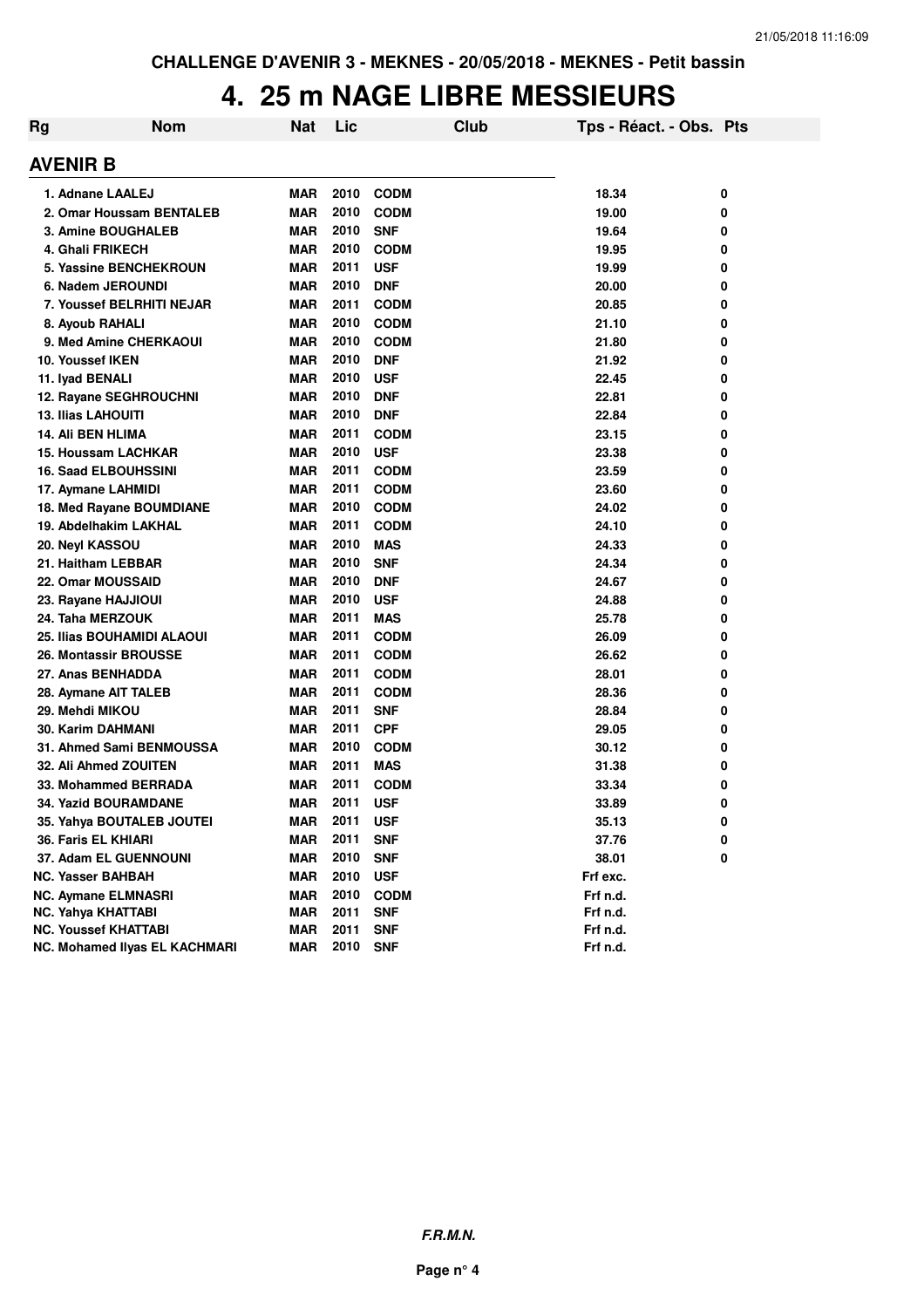### **5. 50 m NAGE LIBRE DAMES**

| Rg              | <b>Nom</b>                    | <b>Nat</b> | Lic  | Club        | Tps - Réact. - Obs. Pts |     |
|-----------------|-------------------------------|------------|------|-------------|-------------------------|-----|
| AVENIR A        |                               |            |      |             |                         |     |
| 1. Malak KADRI  |                               | <b>MAR</b> | 2009 | <b>SNF</b>  | 38.45                   | 235 |
|                 | 2. Meryem AGAZANAI            | <b>MAR</b> | 2009 | <b>CODM</b> | 39.67                   | 214 |
|                 | <b>3. Inass MASMOUDI</b>      | <b>MAR</b> | 2009 | <b>CODM</b> | 40.99                   | 194 |
|                 | 4. Khadija JEDOUANE           | <b>MAR</b> | 2009 | <b>CODM</b> | 41.09                   | 192 |
|                 | 5. Youssra BARRADA            | <b>MAR</b> | 2009 | <b>USF</b>  | 42.58                   | 173 |
|                 | 6. Salma KHARKHACH            | <b>MAR</b> | 2009 | <b>USF</b>  | 42.63                   | 172 |
| 7. Aya BOUHALI  |                               | <b>MAR</b> | 2009 | <b>USF</b>  | 43.14                   | 166 |
|                 | 8. Sara EL FEZZAZI            | <b>MAR</b> | 2009 | <b>DNF</b>  | 43.54                   | 161 |
|                 | 9. Kenza BARAKA               | <b>MAR</b> | 2009 | <b>CODM</b> | 43.74                   | 159 |
| 10. Sara ZAKRI  |                               | <b>MAR</b> | 2009 | <b>USF</b>  | 44.62                   | 150 |
|                 | <b>11. Rihab GUETTAB</b>      | <b>MAR</b> | 2009 | <b>USF</b>  | 44.99                   | 146 |
|                 | <b>12. Hafsa ELBOUHASSANI</b> | <b>MAR</b> | 2009 | <b>CODM</b> | 46.27                   | 134 |
| 13. Hajar NAOUI |                               | <b>MAR</b> | 2009 | <b>SNF</b>  | 46.54                   | 132 |
|                 | 13. Yasmine KHASSAL           | <b>MAR</b> | 2009 | <b>USF</b>  | 46.54                   | 132 |
|                 | 15. Hidaya ESSABIR            | <b>MAR</b> | 2009 | <b>USF</b>  | 47.17                   | 127 |
|                 | 16. Sara BELMEKKI             | <b>MAR</b> | 2009 | <b>CODM</b> | 49.28                   | 111 |
|                 | 17. Majdouline KBIRI          | <b>MAR</b> | 2009 | <b>CODM</b> | 51.03                   | 100 |
|                 | <b>18. Sahar MAHSSOUNE</b>    | <b>MAR</b> | 2009 | <b>CODM</b> | 51.24                   | 99  |
| 19. Aya KADOUS  |                               | <b>MAR</b> | 2009 | <b>CODM</b> | 51.66                   | 96  |
|                 | 20. Alae EL BOURAQADI         | <b>MAR</b> | 2009 | <b>CAT</b>  | 52.52                   | 92  |
|                 | 21. Roueya ABOU SAIF          | <b>MAR</b> | 2009 | <b>CODM</b> | 54.43                   | 82  |
| 22. Aya CHFAIRA |                               | <b>MAR</b> | 2009 | <b>CODM</b> | 58.66                   | 66  |
|                 | 23. Najlae LACHKAR            | <b>MAR</b> | 2009 | <b>MAS</b>  | 59.88                   | 62  |
| 24. Hiba ALAMI  |                               | <b>MAR</b> | 2009 | <b>MAS</b>  | 1:02.16                 | 55  |
|                 | 25. Firdaous HAOUI            | <b>MAR</b> | 2009 | <b>SNF</b>  | 1:07.64                 | 43  |
|                 | <b>NC. Zineb BENNANI</b>      | <b>MAR</b> | 2009 | <b>MAS</b>  | Frf n.d.                |     |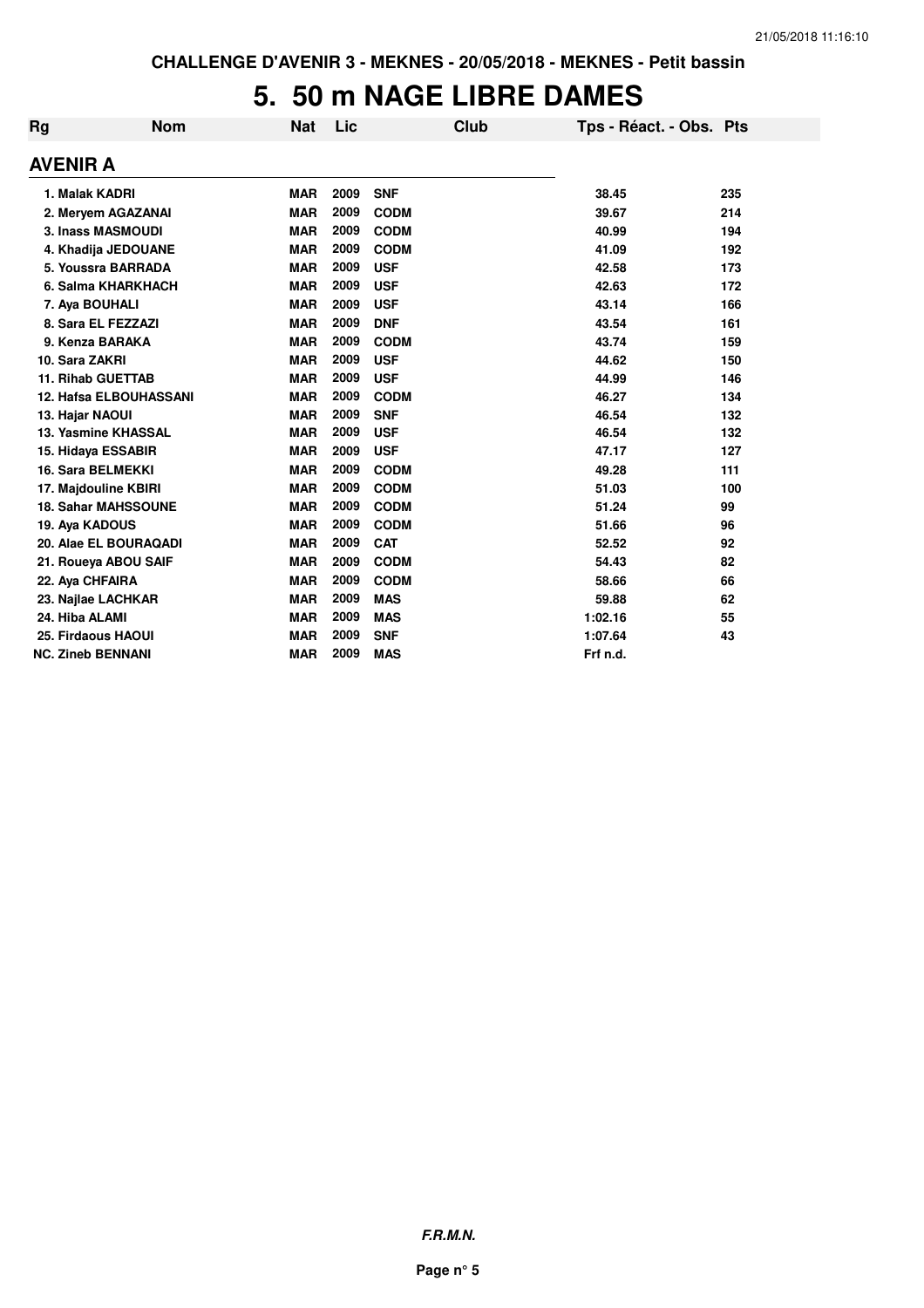#### **6. 50 m NAGE LIBRE MESSIEURS**

| Rg                              | <b>Nom</b>                             | <b>Nat</b> | Lic  |             | Club | Tps - Réact. - Obs. Pts |     |
|---------------------------------|----------------------------------------|------------|------|-------------|------|-------------------------|-----|
| <b>AVENIR A</b>                 |                                        |            |      |             |      |                         |     |
|                                 | 1. Abderrahmane BADOUH                 | <b>MAR</b> | 2009 | <b>CODM</b> |      | 38.05                   | 166 |
| 2. Imad IDRISSI                 |                                        | <b>MAR</b> | 2009 | <b>CODM</b> |      | 40.41                   | 138 |
| 3. Mohamed OUALI                |                                        | <b>MAR</b> | 2009 | <b>CAT</b>  |      | 46.41                   | 91  |
|                                 | 4. Mohamed Ziyad RAOUAK                | <b>MAR</b> | 2009 | <b>CODM</b> |      | 46.63                   | 90  |
| 5. Ziyad BEN HLIMA              |                                        | <b>MAR</b> | 2009 | <b>CODM</b> |      | 48.10                   | 82  |
| 6. Khair Eddine MZOUGHI         |                                        | <b>MAR</b> | 2009 | <b>USF</b>  |      | 49.01                   | 77  |
| 7. Hamza ACHAOUI                |                                        | <b>MAR</b> | 2009 | <b>USF</b>  |      | 49.10                   | 77  |
| 8. Omar BEN BRAHIM              |                                        | <b>MAR</b> | 2009 | <b>MAS</b>  |      | 50.23                   | 72  |
|                                 | 9. Otmane ETTAKI ELALAOUI              | <b>MAR</b> | 2009 | <b>CODM</b> |      | 50.37                   | 71  |
| 10. Adam EL MECHERFI            |                                        | <b>MAR</b> | 2009 | <b>CODM</b> |      | 50.50                   | 71  |
| 11. Salah Eddine CARI           |                                        | <b>MAR</b> | 2009 | <b>SNF</b>  |      | 51.66                   | 66  |
| 12. Yahya BENJILALI             |                                        | <b>MAR</b> | 2009 | <b>CAT</b>  |      | 52.48                   | 63  |
| 13. Rayane TALBI                |                                        | <b>MAR</b> | 2009 | <b>CODM</b> |      | 52.49                   | 63  |
| 14. Ziad CHABLI                 |                                        | <b>MAR</b> | 2009 | <b>CODM</b> |      | 53.40                   | 60  |
| 15. Amjad BELAMIN               |                                        | <b>MAR</b> | 2009 | <b>CODM</b> |      | 53.68                   | 59  |
| <b>16. Ayoub ADNANE</b>         |                                        | <b>MAR</b> | 2009 | <b>CODM</b> |      | 54.02                   | 58  |
|                                 | 17. Khalil EL AZAMI EL IDRISSI         | <b>MAR</b> | 2009 | <b>MAS</b>  |      | 55.11                   | 54  |
|                                 | <b>18. Mohammed Charif SOUNI ALAMI</b> | <b>MAR</b> | 2009 | <b>MAS</b>  |      | 1:00.35                 | 41  |
| <b>19. Mohamed MARRAKCHI</b>    |                                        | <b>MAR</b> | 2009 | <b>CPF</b>  |      | 1:02.88                 | 36  |
| 20. Wassim EL FEKKAK            |                                        | <b>MAR</b> | 2009 | <b>USF</b>  |      | 1:03.61                 | 35  |
| 21. Zaid BOUJAITE               |                                        | <b>MAR</b> | 2009 | <b>USF</b>  |      | 1:07.57                 | 29  |
| 22. El Houssaine CHAREF         |                                        | <b>MAR</b> | 2009 | <b>CAT</b>  |      | 1:08.98                 | 27  |
| <b>NC. Adam DAHBI</b>           |                                        | <b>MAR</b> | 2009 | <b>CODM</b> |      | Frf n.d.                |     |
| <b>NC. Salaheddine EL JAZIZ</b> |                                        | <b>MAR</b> | 2009 | <b>CODM</b> |      | Frf n.d.                |     |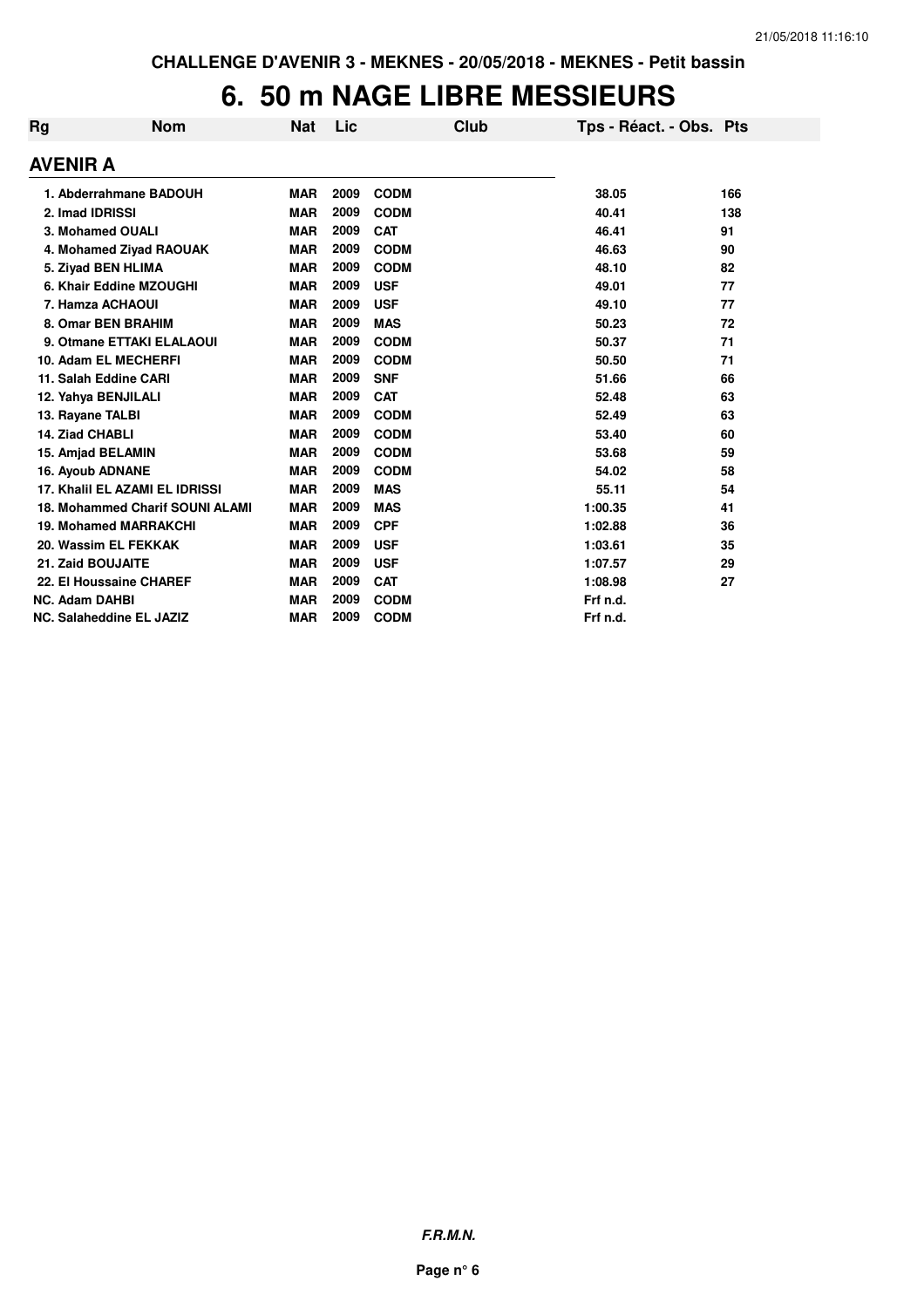# **7. 25 m BRASSE DAMES**

| Rg              | <b>Nom</b>        | <b>Nat</b> | Lic  |             | <b>Club</b> | Tps - Réact. - Obs. Pts |   |  |
|-----------------|-------------------|------------|------|-------------|-------------|-------------------------|---|--|
| <b>AVENIR B</b> |                   |            |      |             |             |                         |   |  |
|                 | 1. Aya KOJMANE    | <b>MAR</b> | 2010 | CODM        |             | 27.22                   | 0 |  |
|                 | 2. Safia HARCHA   | <b>MAR</b> | 2010 | <b>CODM</b> |             | 27.45                   | 0 |  |
|                 | 3. Narjiss SEFFAF | <b>MAR</b> | 2010 | <b>CODM</b> |             | 27.62                   | 0 |  |
| 4. Arij CHTATI  |                   | <b>MAR</b> | 2010 | CODM        |             | 28.93                   | 0 |  |
| 5. Sara SAIDI   |                   | <b>MAR</b> | 2010 | <b>SNF</b>  |             | 29.77                   | 0 |  |
|                 | 6. Aya BAHMANE    | <b>MAR</b> | 2011 | <b>CODM</b> |             | 32.45                   | 0 |  |
|                 | 7. Hiba ATTAOUI   | <b>MAR</b> | 2011 | <b>CODM</b> |             | 33.48                   | 0 |  |
|                 | 8. Hajar MOUDDEN  | <b>MAR</b> | 2011 | <b>CODM</b> |             | 34.95                   | 0 |  |
|                 |                   |            |      |             |             |                         |   |  |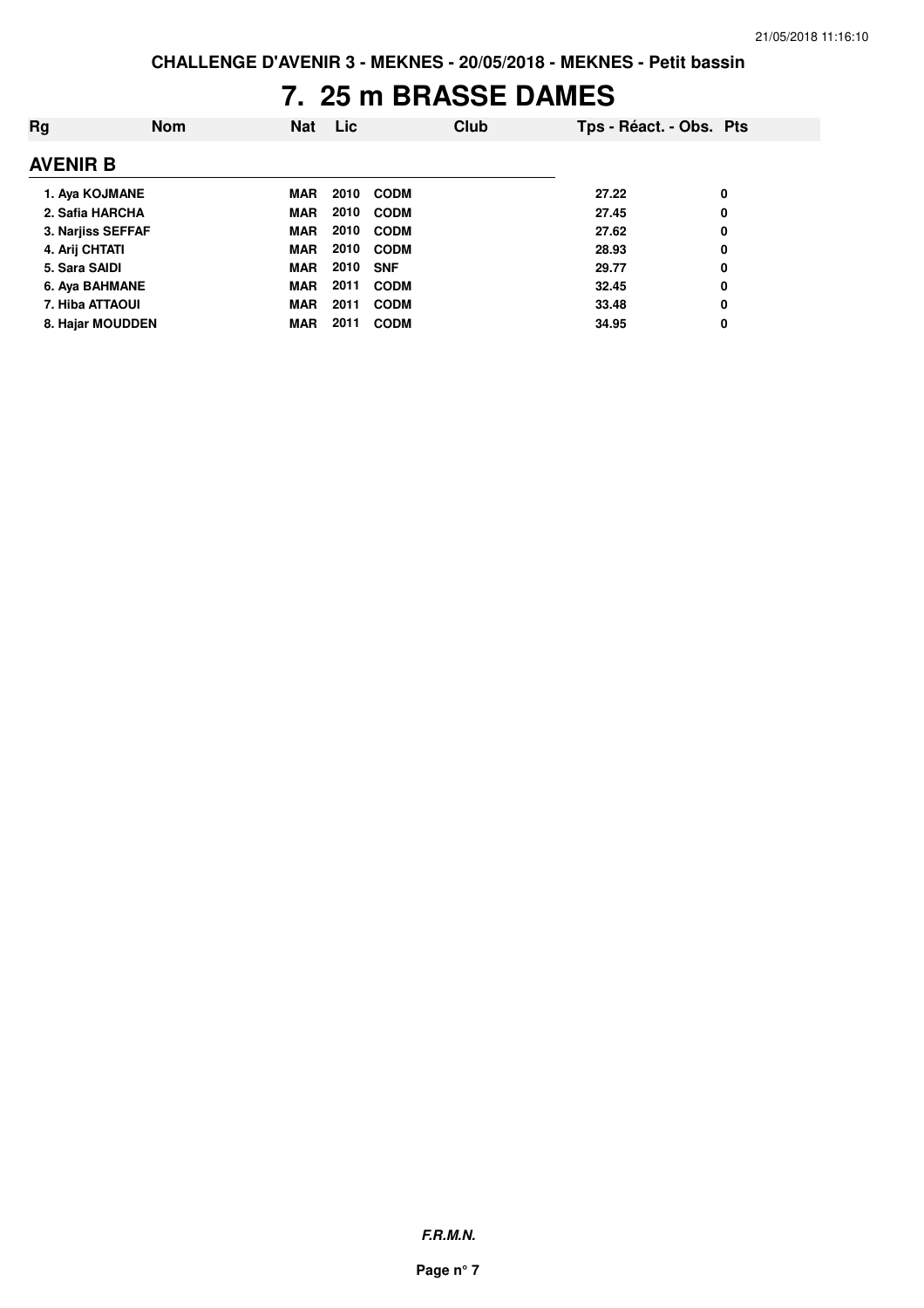### **8. 25 m BRASSE MESSIEURS**

| Rg                          | <b>Nom</b> | Nat        | <b>Lic</b>      |             | Club | Tps - Réact. - Obs. Pts |   |
|-----------------------------|------------|------------|-----------------|-------------|------|-------------------------|---|
| <b>AVENIR B</b>             |            |            |                 |             |      |                         |   |
| 1. Diae Eddine EL BINANI    |            | MAR        | <b>2010 SNF</b> |             |      | 27.52                   | 0 |
| 2. Omar Houssam BENTALEB    |            | <b>MAR</b> | 2010            | <b>CODM</b> |      | 28.31                   | 0 |
| 3. Med Rayane BOUMDIANE     |            | <b>MAR</b> | 2010            | <b>CODM</b> |      | 31.24                   | 0 |
| 4. Nadem JEROUNDI           |            | <b>MAR</b> | 2010            | <b>DNF</b>  |      | 36.88                   | 0 |
| 5. Ilias BOUHAMIDI ALAOUI   |            | <b>MAR</b> | 2011            | <b>CODM</b> |      | 41.00                   | 0 |
| <b>NC. Mohammed BERRADA</b> |            | <b>MAR</b> | 2011            | <b>CODM</b> |      | Dsg NI                  | 0 |
| <b>NC. Adnane LAALEJ</b>    |            | MAR        | 2010            | <b>CODM</b> |      | Dsg NI                  | 0 |

**F.R.M.N.**

**Page n° 8**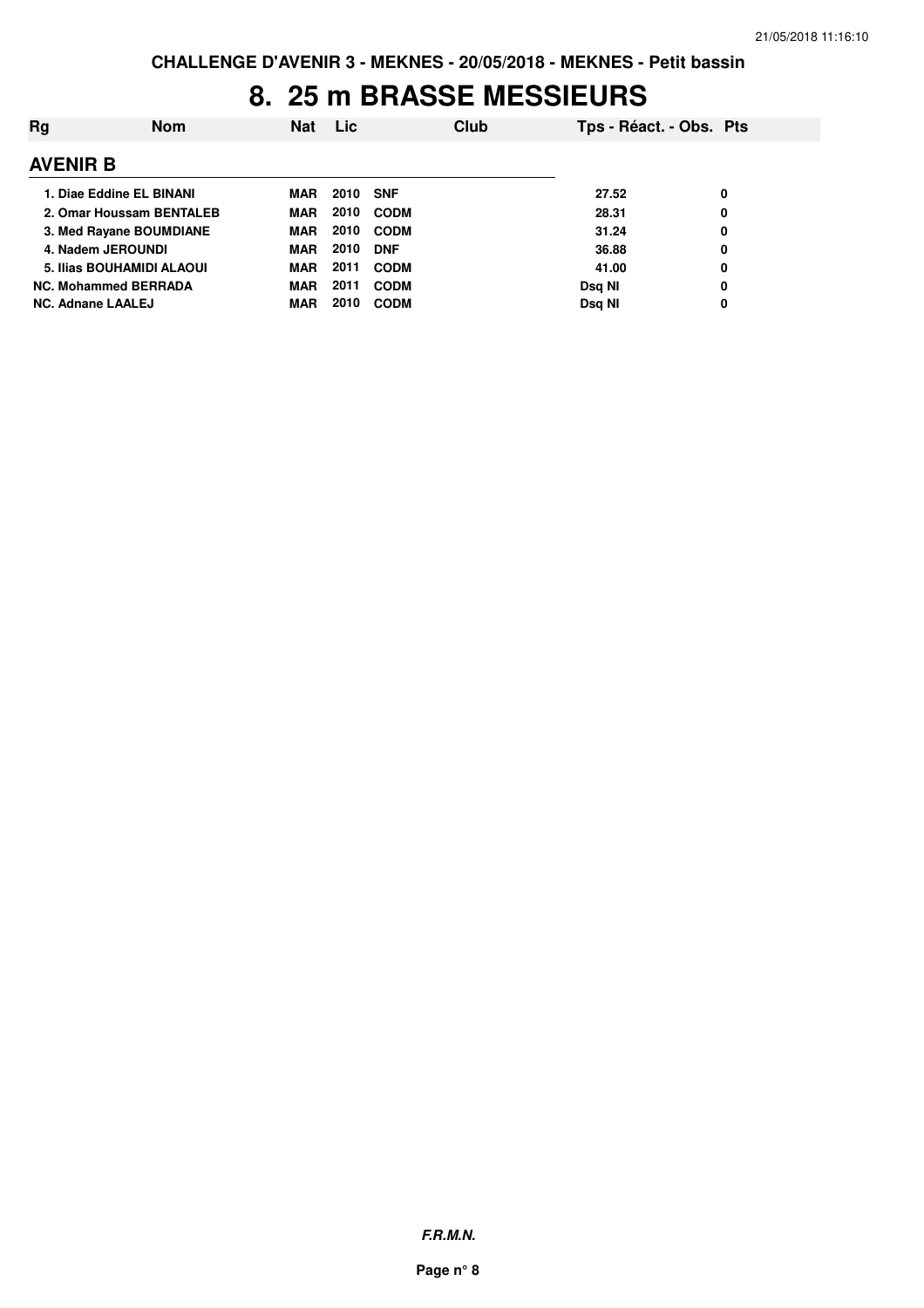## **9. 50 m BRASSE DAMES**

| <b>Rg</b> | <b>Nom</b>                   | <b>Nat</b> | Lic  | Club        | Tps - Réact. - Obs. Pts |     |
|-----------|------------------------------|------------|------|-------------|-------------------------|-----|
|           | <b>AVENIR A</b>              |            |      |             |                         |     |
|           | 1. Ferdaws MILOUDI           | <b>MAR</b> | 2009 | <b>CODM</b> | 51.73                   | 191 |
|           | 2. Hajar BOUAZIZ             | <b>MAR</b> | 2009 | <b>MAS</b>  | 52.31                   | 185 |
|           | 3. Maryam MOUDDEN            | <b>MAR</b> | 2009 | <b>CODM</b> | 53.92                   | 169 |
|           | 4. Khaoula BOALLAL           | <b>MAR</b> | 2009 | <b>CODM</b> | 55.34                   | 156 |
|           | 5. Kenza BARAKA              | <b>MAR</b> | 2009 | <b>CODM</b> | 55.64                   | 154 |
|           | 6. Hidaya ESSABIR            | <b>MAR</b> | 2009 | <b>USF</b>  | 55.89                   | 152 |
|           | 7. Inass MASMOUDI            | <b>MAR</b> | 2009 | <b>CODM</b> | 56.48                   | 147 |
|           | 8. Alae EL BOURAQADI         | <b>MAR</b> | 2009 | <b>CAT</b>  | 56.63                   | 146 |
|           | 9. Imane ADNANE              | <b>MAR</b> | 2009 | <b>CODM</b> | 57.13                   | 142 |
|           | 10. Manar HAMZIA             | <b>MAR</b> | 2009 | <b>CODM</b> | 59.09                   | 128 |
|           | 11. Bassma LAMRANI           | <b>MAR</b> | 2009 | <b>CAT</b>  | 1:00.23                 | 121 |
|           | <b>12. Hiba BOUGARSSA</b>    | <b>MAR</b> | 2009 | <b>CODM</b> | 1:00.56                 | 119 |
|           | 12. Malak KADRI              | <b>MAR</b> | 2009 | <b>SNF</b>  | 1:00.56                 | 119 |
|           | 14. Hajar NAOUI              | <b>MAR</b> | 2009 | <b>SNF</b>  | 1:00.69                 | 118 |
|           | <b>15. Basma EL MCHAOURI</b> | <b>MAR</b> | 2009 | <b>CODM</b> | 1:02.53                 | 108 |
|           | 16. Majdouline KBIRI         | <b>MAR</b> | 2009 | <b>CODM</b> | 1:04.64                 | 98  |
|           | 17. Oumayma MISBAHI          | <b>MAR</b> | 2009 | <b>CODM</b> | 1:08.73                 | 81  |
|           | 18. Aya CHFAIRA              | <b>MAR</b> | 2009 | <b>CODM</b> | 1:11.60                 | 72  |
|           | <b>NC. Amira BOUKHIZZOU</b>  | <b>MAR</b> | 2009 | <b>CODM</b> | Dsq VI                  | 0   |
|           | <b>NC. Kenza BOUZAROUATA</b> | <b>MAR</b> | 2009 | <b>CODM</b> | Dsq VI                  | 0   |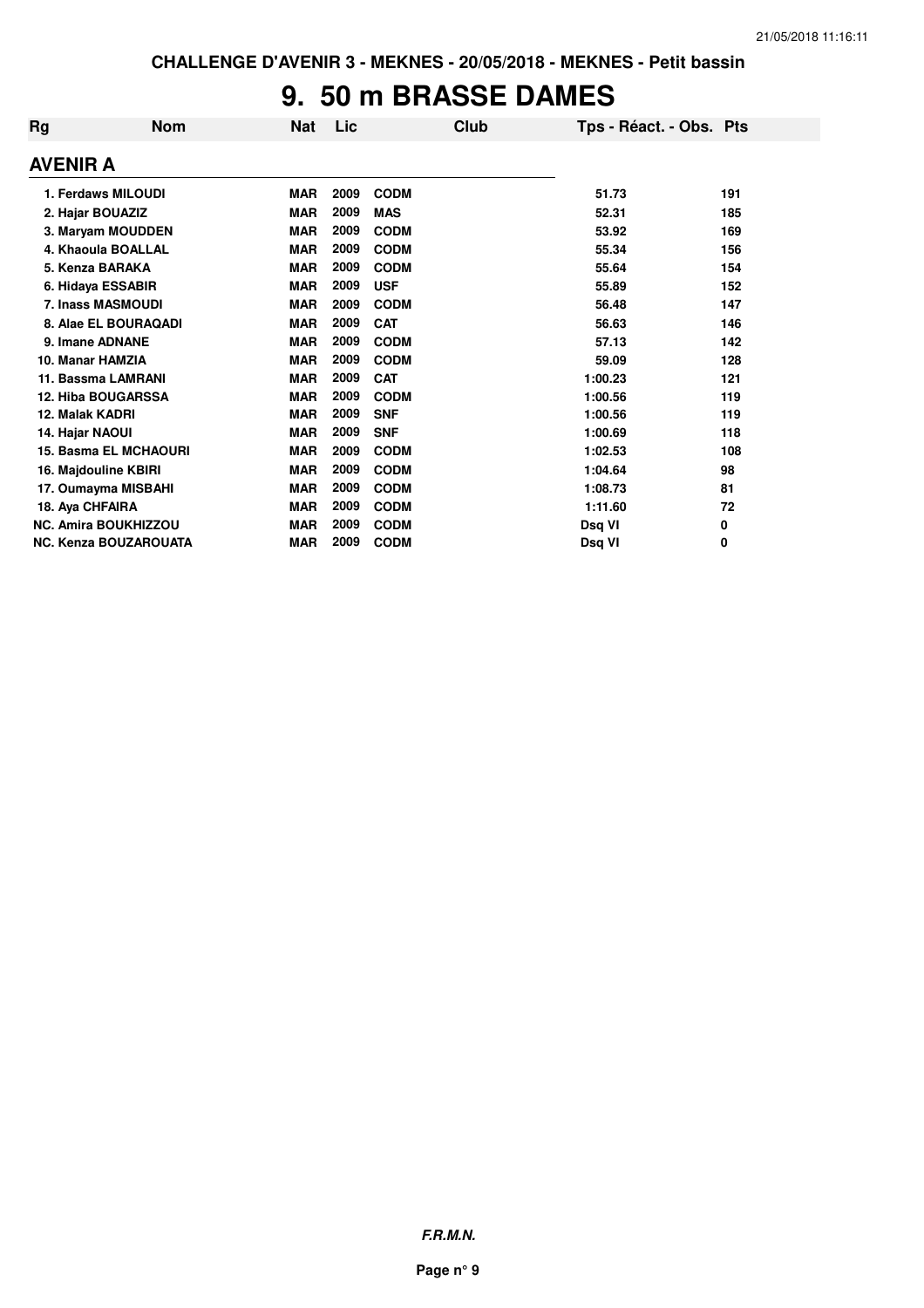### **10. 50 m BRASSE MESSIEURS**

| Rg              | <b>Nom</b>                        | <b>Nat</b> | <b>Lic</b> |             | Club | Tps - Réact. - Obs. Pts |     |
|-----------------|-----------------------------------|------------|------------|-------------|------|-------------------------|-----|
| <b>AVENIR A</b> |                                   |            |            |             |      |                         |     |
|                 | 1. Abderrahmane BADOUH            | <b>MAR</b> | 2009       | <b>CODM</b> |      | 50.41                   | 148 |
|                 | 2. Mohamed Tajeddine LARHLIMI     | <b>MAR</b> | 2009       | <b>CODM</b> |      | 50.93                   | 143 |
| 3. Imad IDRISSI |                                   | <b>MAR</b> | 2009       | <b>CODM</b> |      | 51.72                   | 137 |
|                 | 4. Ayoub ADNANE                   | <b>MAR</b> | 2009       | <b>CODM</b> |      | 1:13.73                 | 47  |
|                 | <b>NC. Yahya BENJILALI</b>        | <b>MAR</b> | 2009       | <b>CAT</b>  |      | Frf n.d.                |     |
|                 | <b>NC. Akram TLEMCANI</b>         | <b>MAR</b> | 2009       | <b>DNF</b>  |      | Dsg VI                  | 0   |
|                 | <b>NC. Adam EL MECHERFI</b>       | <b>MAR</b> | 2009       | <b>CODM</b> |      | Dsg NI                  | 0   |
|                 | <b>NC. Otmane ETTAKI ELALAOUI</b> | <b>MAR</b> | 2009       | <b>CODM</b> |      | Disqual.                | 0   |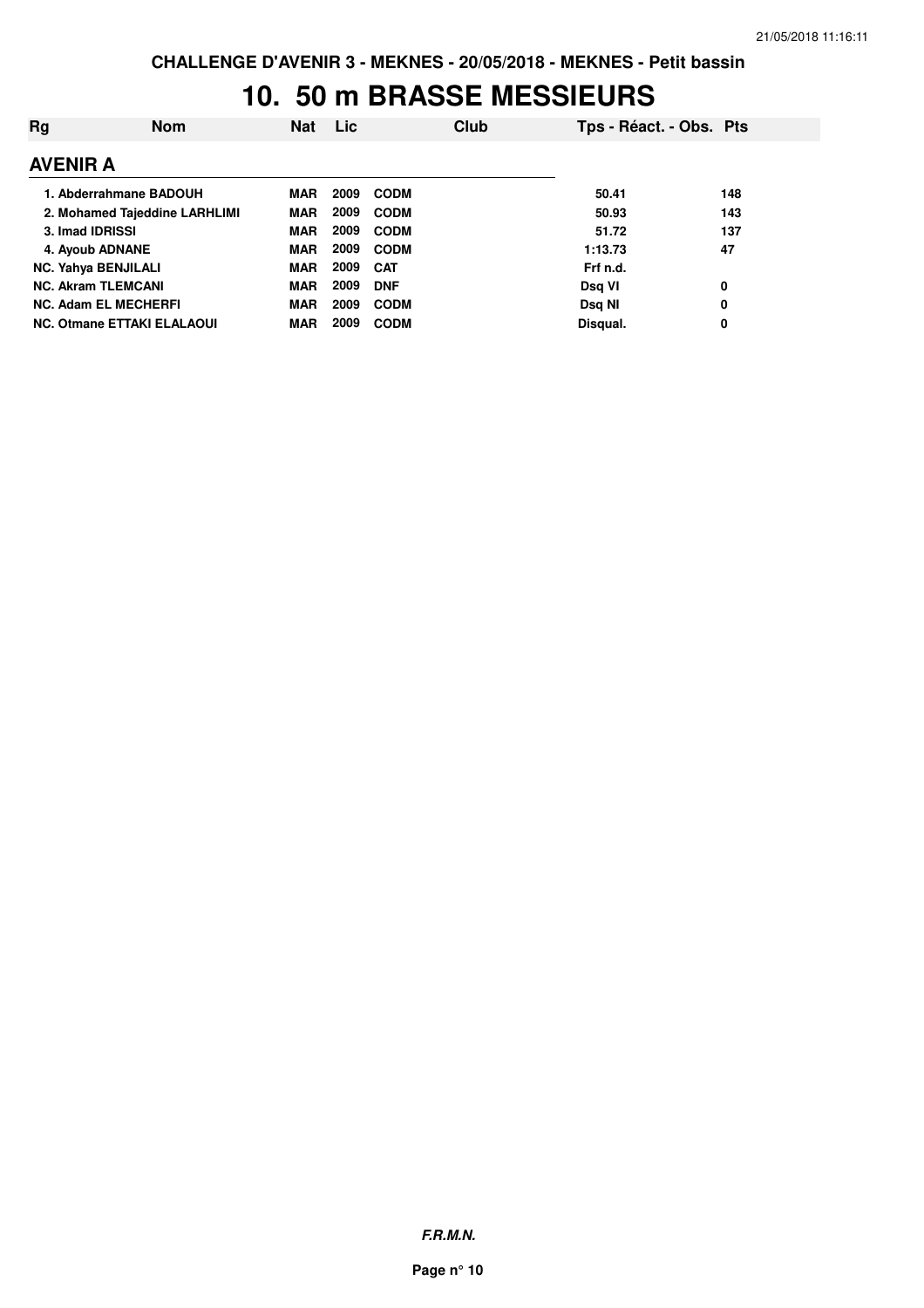# **11. 25 m DOS DAMES**

| Rg                    | <b>Nom</b>                  | <b>Nat</b> | Lic  | Club        | Tps - Réact. - Obs. Pts |   |
|-----------------------|-----------------------------|------------|------|-------------|-------------------------|---|
| <b>AVENIR B</b>       |                             |            |      |             |                         |   |
|                       | 1. Rahma Inas AYACH         | <b>MAR</b> | 2010 | <b>CAT</b>  | 23.79                   | 0 |
| 2. Lina EL KILI       |                             | <b>MAR</b> | 2011 | <b>CODM</b> | 24.84                   | 0 |
| 2. Narjiss SEFFAF     |                             | <b>MAR</b> | 2010 | <b>CODM</b> | 24.84                   | 0 |
| 4. Ghita KADRI        |                             | <b>MAR</b> | 2010 | <b>SNF</b>  | 27.13                   | 0 |
|                       | <b>5. Nour SAHABATTABAA</b> | <b>MAR</b> | 2011 | <b>CODM</b> | 27.97                   | 0 |
|                       | 6. Roumayssae ZITOUNI       | <b>MAR</b> | 2011 | <b>CODM</b> | 28.61                   | 0 |
| 7. Sara CHEHIBA       |                             | MAR        | 2010 | <b>CODM</b> | 31.76                   | 0 |
|                       | 8. Meryem TOUNASSI          | MAR        | 2010 | <b>MAS</b>  | 33.18                   | 0 |
|                       | 9. Sakina BOUYAHYAOUI       | <b>MAR</b> | 2010 | <b>CODM</b> | 34.62                   | 0 |
|                       | 10. Hajar MOUDDEN           | <b>MAR</b> | 2011 | <b>CODM</b> | 35.45                   | 0 |
| 11. Malak BELHAJ      |                             | <b>MAR</b> | 2011 | <b>CODM</b> | 36.77                   | 0 |
| 12. Aicha AMAMOU      |                             | <b>MAR</b> | 2010 | <b>USF</b>  | 38.11                   | 0 |
|                       | 13. Zaynab BENMOUMEN        | <b>MAR</b> | 2011 | <b>CODM</b> | 45.19                   | 0 |
|                       | <b>NC. Yasmine BENHADDA</b> | <b>MAR</b> | 2010 | <b>CODM</b> | Disqual.                | 0 |
|                       | <b>NC. Kenza EL OUAQOR</b>  | <b>MAR</b> | 2010 | <b>MAS</b>  | Disqual.                | 0 |
| <b>NC. Kenza RAMI</b> |                             | <b>MAR</b> | 2010 | <b>DNF</b>  | Disqual.                | 0 |
|                       | <b>NC. Douae ANNAHEID</b>   | <b>MAR</b> | 2010 | <b>DNF</b>  | Disqual.                | 0 |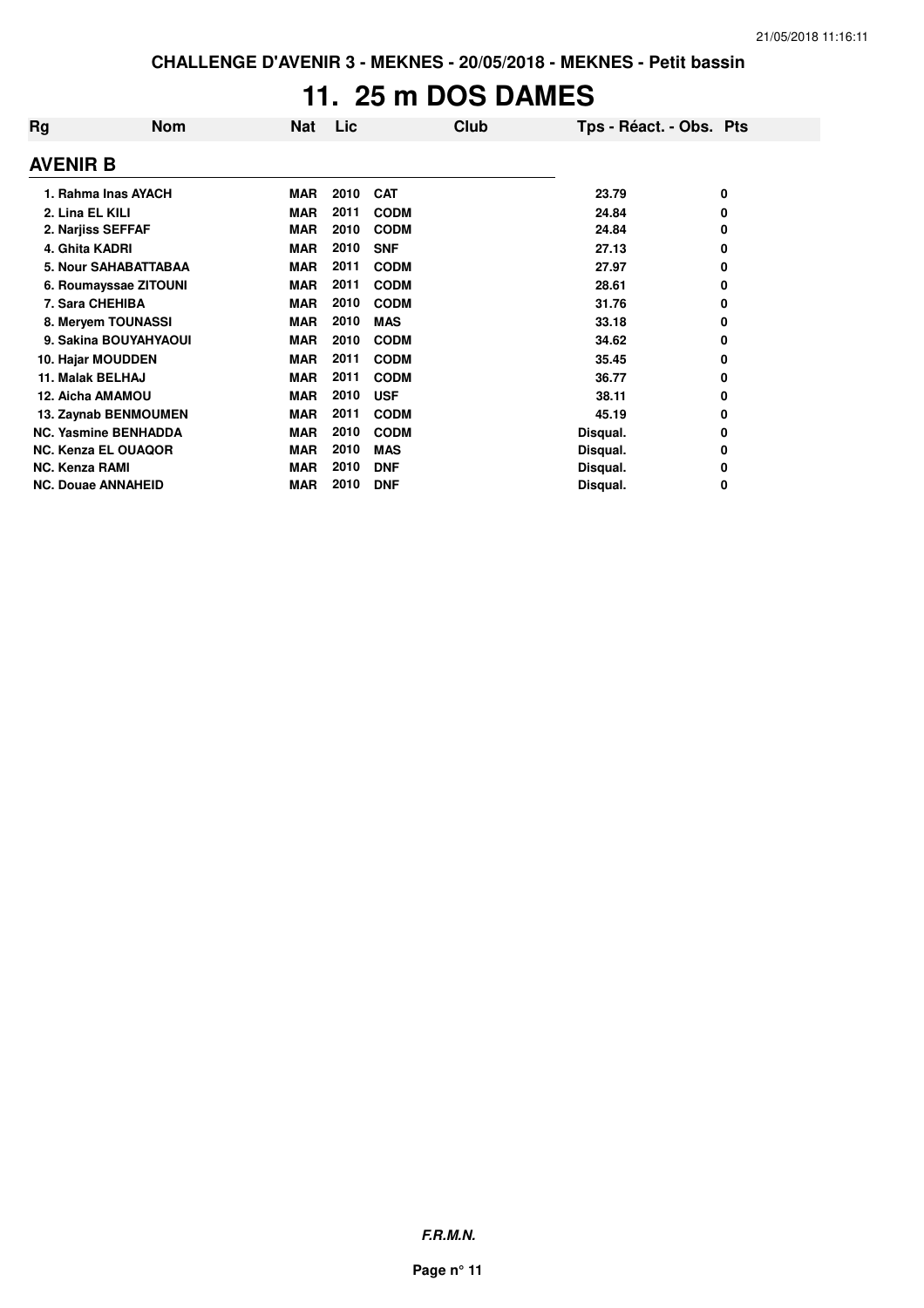## **12. 25 m DOS MESSIEURS**

| Rg              | <b>Nom</b>                    | <b>Nat</b> | Lic  | <b>Club</b> | Tps - Réact. - Obs. Pts |   |
|-----------------|-------------------------------|------------|------|-------------|-------------------------|---|
| <b>AVENIR B</b> |                               |            |      |             |                         |   |
|                 | 1. Amine BOUGHALEB            | <b>MAR</b> | 2010 | <b>SNF</b>  | 24.94                   | 0 |
|                 | 2. Youssef BELRHITI NEJAR     | <b>MAR</b> | 2011 | <b>CODM</b> | 25.27                   | 0 |
|                 | 3. Ali BEN HLIMA              | <b>MAR</b> | 2011 | <b>CODM</b> | 26.53                   | 0 |
|                 | 3. Ayoub RAHALI               | <b>MAR</b> | 2010 | <b>CODM</b> | 26.53                   | 0 |
|                 | <b>5. Med Amine CHERKAOUI</b> | <b>MAR</b> | 2010 | <b>CODM</b> | 26.72                   | 0 |
|                 | 6. Iyad BENALI                | <b>MAR</b> | 2010 | <b>USF</b>  | 27.14                   | 0 |
|                 | 7. Aymane AIT TALEB           | <b>MAR</b> | 2011 | <b>CODM</b> | 27.92                   | 0 |
|                 | 8. Yassine BENCHEKROUN        | <b>MAR</b> | 2011 | <b>USF</b>  | 27.96                   | 0 |
|                 | 9. Abdelhakim LAKHAL          | <b>MAR</b> | 2011 | <b>CODM</b> | 28.71                   | 0 |
|                 | 10. Rayane HAJJIOUI           | <b>MAR</b> | 2010 | <b>USF</b>  | 29.44                   | 0 |
|                 | 11. Neyl KASSOU               | <b>MAR</b> | 2010 | <b>MAS</b>  | 29.50                   | 0 |
|                 | 12. Aymane LAHMIDI            | <b>MAR</b> | 2011 | <b>CODM</b> | 29.55                   | 0 |
|                 | 13. Rayane SEGHROUCHNI        | <b>MAR</b> | 2010 | <b>DNF</b>  | 30.41                   | 0 |
|                 | <b>14. Montassir BROUSSE</b>  | <b>MAR</b> | 2011 | <b>CODM</b> | 31.18                   | 0 |
|                 | <b>15. Saad ELBOUHSSINI</b>   | <b>MAR</b> | 2011 | <b>CODM</b> | 31.31                   | 0 |
|                 | <b>15. Houssam LACHKAR</b>    | <b>MAR</b> | 2010 | <b>USF</b>  | 31.31                   | 0 |
|                 | 17. Haitham LEBBAR            | <b>MAR</b> | 2010 | <b>SNF</b>  | 31.80                   | 0 |
|                 | 18. Ahmed Sami BENMOUSSA      | <b>MAR</b> | 2010 | <b>CODM</b> | 31.88                   | 0 |
|                 | <b>19. Ilias LAHOUITI</b>     | <b>MAR</b> | 2010 | <b>DNF</b>  | 32.81                   | 0 |
|                 | 20. Taha MERZOUK              | <b>MAR</b> | 2011 | <b>MAS</b>  | 33.78                   | 0 |
|                 | 21. Anas BENHADDA             | <b>MAR</b> | 2011 | <b>CODM</b> | 35.78                   | 0 |
|                 | <b>22. Yazid BOURAMDANE</b>   | <b>MAR</b> | 2011 | <b>USF</b>  | 35.93                   | 0 |
|                 | 23. Ali Ahmed ZOUITEN         | <b>MAR</b> | 2011 | <b>MAS</b>  | 36.36                   | 0 |
|                 | 24. Omar MOUSSAID             | <b>MAR</b> | 2010 | <b>DNF</b>  | 37.23                   | 0 |
|                 | 25. Yahya BOUTALEB JOUTEI     | <b>MAR</b> | 2011 | <b>USF</b>  | 42.37                   | 0 |
|                 | <b>NC. Aymane ELMNASRI</b>    | <b>MAR</b> | 2010 | <b>CODM</b> | Frf n.d.                |   |
|                 | <b>NC. Yasser BAHBAH</b>      | <b>MAR</b> | 2010 | <b>USF</b>  | Frf n.d.                |   |
|                 | <b>NC. Ghali FRIKECH</b>      | <b>MAR</b> | 2010 | <b>CODM</b> | Disqual.                | 0 |
|                 | <b>NC. Youssef IKEN</b>       | <b>MAR</b> | 2010 | <b>DNF</b>  | Disqual.                | 0 |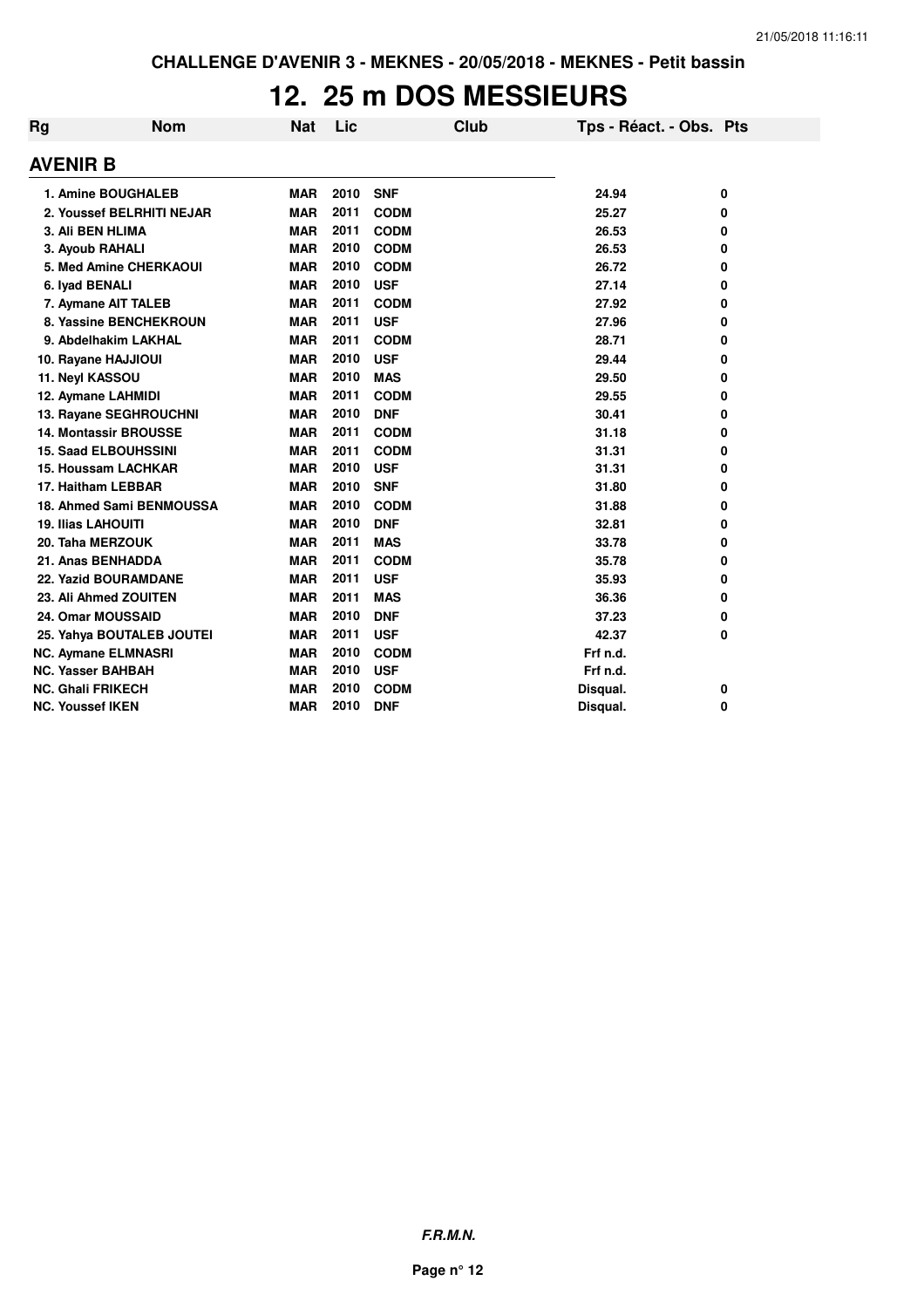# **13. 50 m DOS DAMES**

| Rg                          | <b>Nom</b>               | <b>Nat</b> | Lic  | Club        | Tps - Réact. - Obs. Pts |     |
|-----------------------------|--------------------------|------------|------|-------------|-------------------------|-----|
| AVENIR A                    |                          |            |      |             |                         |     |
|                             | 1. Hajar BOUAZIZ         | <b>MAR</b> | 2009 | <b>MAS</b>  | 47.15                   | 189 |
| 2. Chaimae BELRHITI         |                          | <b>MAR</b> | 2009 | <b>CODM</b> | 48.31                   | 175 |
| 3. Meryem AGAZANAI          |                          | <b>MAR</b> | 2009 | <b>CODM</b> | 49.84                   | 160 |
| 4. Ferdaws MILOUDI          |                          | <b>MAR</b> | 2009 | <b>CODM</b> | 50.19                   | 156 |
| 5. Hafsa ELBOUHASSANI       |                          | <b>MAR</b> | 2009 | <b>CODM</b> | 51.57                   | 144 |
| 6. Youssra BARRADA          |                          | <b>MAR</b> | 2009 | <b>USF</b>  | 52.05                   | 140 |
| 7. Zaynab Aesha ZOUITEN     |                          | <b>MAR</b> | 2009 | <b>MAS</b>  | 52.55                   | 136 |
| 8. Sara ZAKRI               |                          | <b>MAR</b> | 2009 | <b>USF</b>  | 54.01                   | 125 |
| 9. Maryam MOUDDEN           |                          | <b>MAR</b> | 2009 | <b>CODM</b> | 54.30                   | 123 |
|                             | <b>10. Rihab GUETTAB</b> | <b>MAR</b> | 2009 | <b>USF</b>  | 55.34                   | 116 |
| 11. Diae NAJANI             |                          | <b>MAR</b> | 2009 | <b>CODM</b> | 56.09                   | 112 |
|                             | 12. Yasmine KHASSAL      | <b>MAR</b> | 2009 | <b>USF</b>  | 57.46                   | 104 |
|                             | 13. Kenza BOUZAROUATA    | <b>MAR</b> | 2009 | <b>CODM</b> | 57.95                   | 101 |
| 14. Aya KADOUS              |                          | <b>MAR</b> | 2009 | <b>CODM</b> | 1:02.77                 | 80  |
|                             | 15. Firdaous HAOUI       | <b>MAR</b> | 2009 | <b>SNF</b>  | 1:07.02                 | 65  |
|                             | 16. Roueya ABOU SAIF     | <b>MAR</b> | 2009 | <b>CODM</b> | 1:07.44                 | 64  |
| 17. Najlae LACHKAR          |                          | <b>MAR</b> | 2009 | <b>MAS</b>  | 1:20.25                 | 38  |
| <b>NC. Amira BOUKHIZZOU</b> |                          | <b>MAR</b> | 2009 | <b>CODM</b> | Disqual.                | 0   |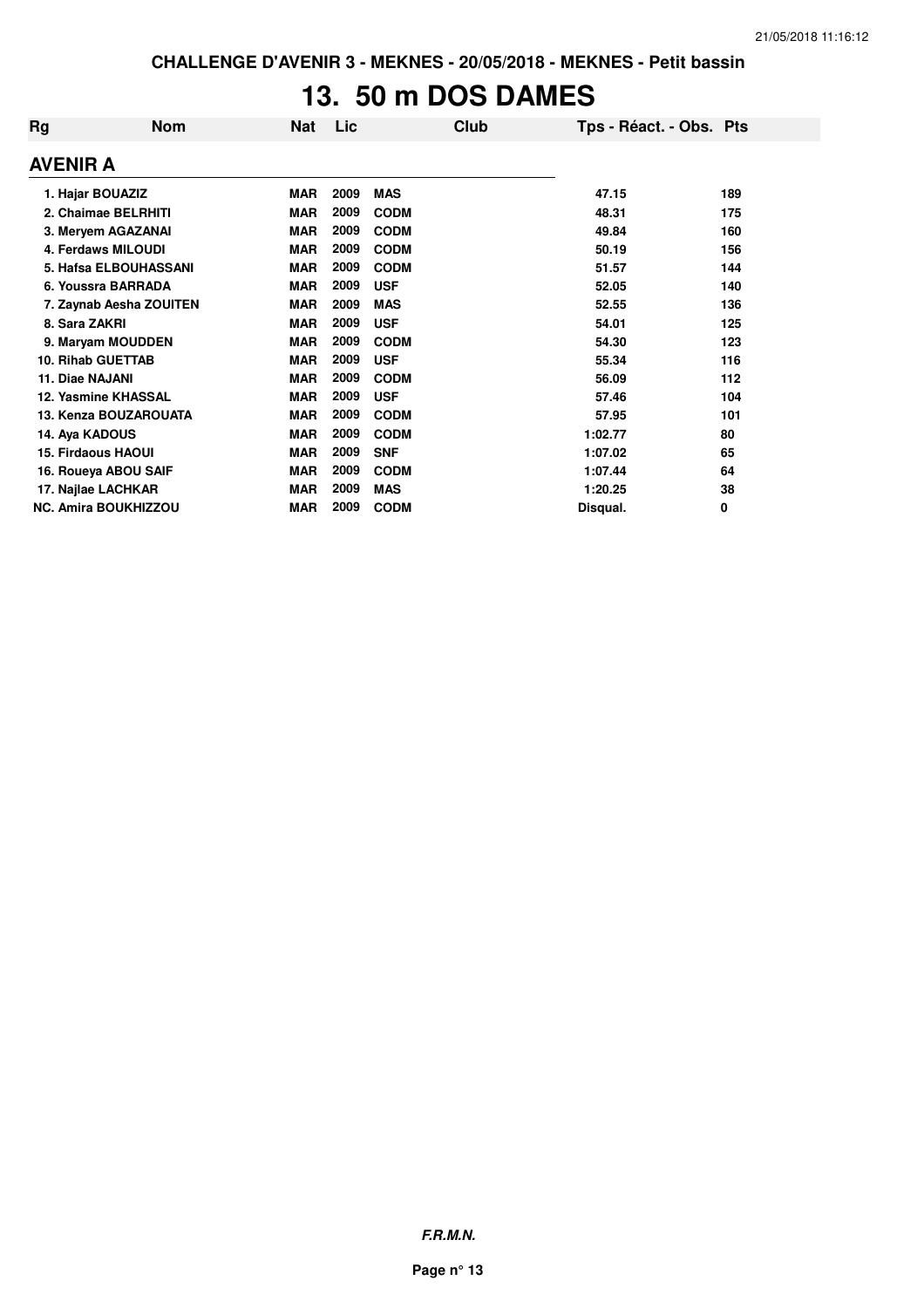## **14. 50 m DOS MESSIEURS**

| Rg                                     | <b>Nom</b>                     | <b>Nat</b> | Lic  | <b>Club</b> | Tps - Réact. - Obs. Pts |     |
|----------------------------------------|--------------------------------|------------|------|-------------|-------------------------|-----|
| <b>AVENIR A</b>                        |                                |            |      |             |                         |     |
|                                        | 1. Mohamed Tajeddine LARHLIMI  | <b>MAR</b> | 2009 | <b>CODM</b> | 47.75                   | 127 |
| 2. Mohamed Taha ADNANE                 |                                | <b>MAR</b> | 2009 | <b>CODM</b> | 48.70                   | 120 |
| 3. Houssam AYOUNI                      |                                | <b>MAR</b> | 2009 | <b>CODM</b> | 51.23                   | 103 |
| 4. Ziyad BEN HLIMA                     |                                | <b>MAR</b> | 2009 | <b>CODM</b> | 53.13                   | 92  |
| 5. Hamza ACHAOUI                       |                                | <b>MAR</b> | 2009 | <b>USF</b>  | 54.69                   | 84  |
|                                        | 6. Khair Eddine MZOUGHI        | <b>MAR</b> | 2009 | <b>USF</b>  | 55.09                   | 83  |
|                                        | 7. Amjad BELAMIN               | <b>MAR</b> | 2009 | <b>CODM</b> | 58.84                   | 68  |
| 8. Rayane TALBI                        |                                | <b>MAR</b> | 2009 | <b>CODM</b> | 1:01.41                 | 60  |
|                                        | 9. Khalil EL AZAMI EL IDRISSI  | <b>MAR</b> | 2009 | <b>MAS</b>  | 1:06.36                 | 47  |
|                                        | 10. Salah Eddine CARI          | <b>MAR</b> | 2009 | <b>SNF</b>  | 1:07.12                 | 45  |
|                                        | 11. Wassim EL FEKKAK           | <b>MAR</b> | 2009 | <b>USF</b>  | 1:18.27                 | 28  |
| <b>12. Zaid BOUJAITE</b>               |                                | <b>MAR</b> | 2009 | <b>USF</b>  | 1:27.20                 | 20  |
| <b>NC. Adam DAHBI</b>                  |                                | <b>MAR</b> | 2009 | <b>CODM</b> | Frf n.d.                |     |
|                                        | <b>NC. El Houssaine CHAREF</b> | <b>MAR</b> | 2009 | <b>CAT</b>  | Disqual.                | 0   |
| <b>NC. Mohammed Charif SOUNI ALAMI</b> |                                | <b>MAR</b> | 2009 | <b>MAS</b>  | Disqual.                | 0   |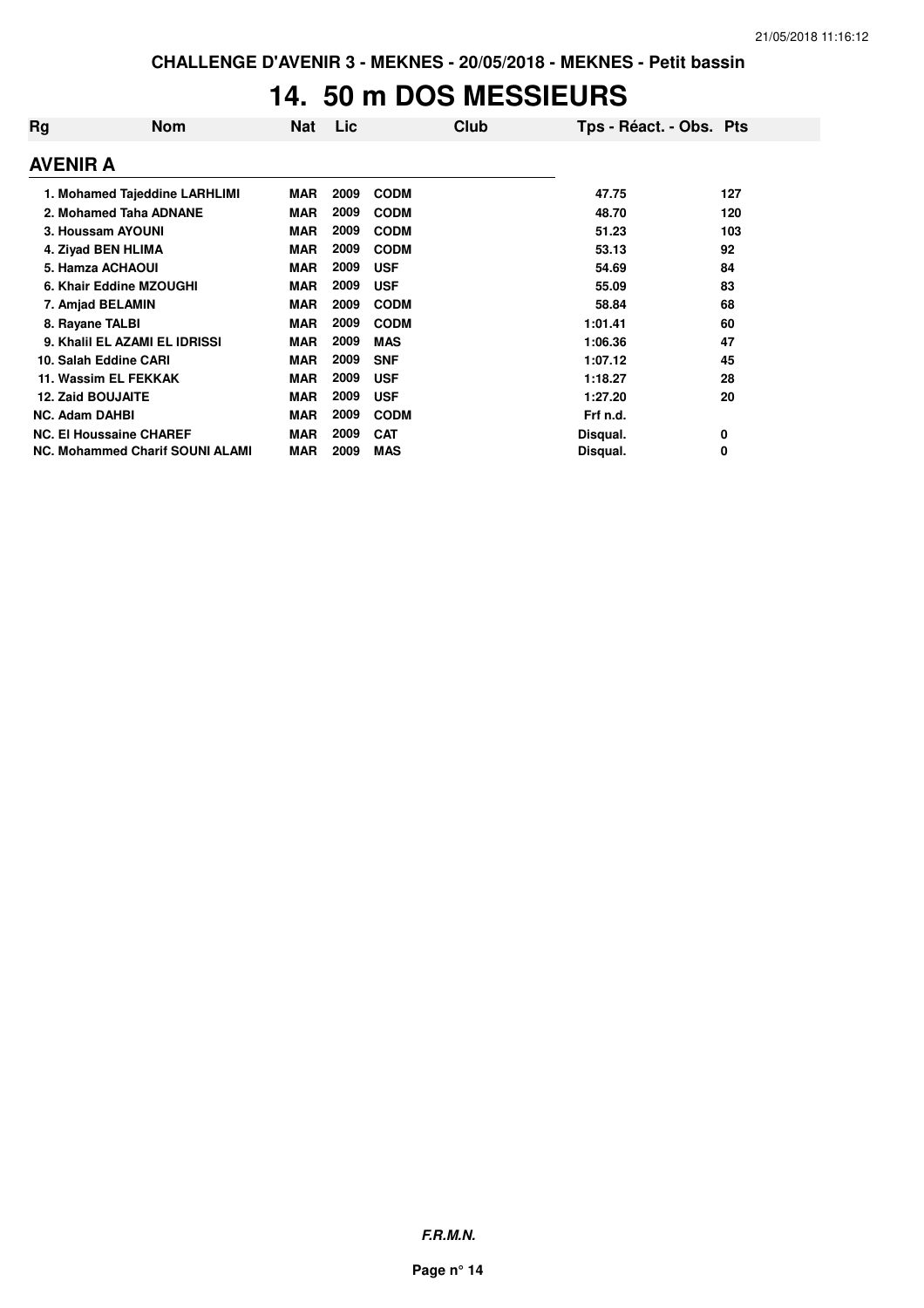### **15. 4 x 25 m NAGE LIBRE DAMES**

| Rg                      | <b>Nom</b>            | <b>Nat</b> | Lic         | <b>Club</b> | Tps - Réact. - Obs. Pts |   |
|-------------------------|-----------------------|------------|-------------|-------------|-------------------------|---|
| AVENIR A                |                       |            |             |             |                         |   |
| 1. Khadija JEDOUANE     |                       | <b>MAR</b> | 2009        | <b>CODM</b> | 1:15.72                 | 0 |
| <b>Inass MASMOUDI</b>   |                       | <b>MAR</b> | 2009        | <b>CODM</b> |                         | 0 |
| <b>Khaoula BOALLAL</b>  | <b>MAR</b>            | 2009       | <b>CODM</b> |             | 0                       |   |
| <b>Chaimae BELRHITI</b> |                       | <b>MAR</b> | 2009        | <b>CODM</b> |                         | 0 |
| 2. Aya BOUHALI          |                       | <b>MAR</b> | 2009        | <b>USF</b>  | 1:21.13                 | 0 |
| <b>Yasmine KHASSAL</b>  |                       | <b>MAR</b> | 2009        | <b>USF</b>  |                         | 0 |
| <b>Youssra BARRADA</b>  |                       | <b>MAR</b> | 2009        | <b>USF</b>  |                         | 0 |
| Salma KHARKHACH         |                       | <b>MAR</b> | 2009        | <b>USF</b>  |                         | 0 |
| <b>AVENIR B</b>         |                       |            |             |             |                         |   |
| 1. Lina EL KILI         |                       | <b>MAR</b> | 2011        | <b>CODM</b> | 1:23.26                 | 0 |
|                         | <b>Narjiss SEFFAF</b> | <b>MAR</b> | 2010        | <b>CODM</b> |                         | 0 |
|                         | Safia HARCHA          | <b>MAR</b> | 2010        | <b>CODM</b> |                         | 0 |
| Aya KOJMANE             |                       | <b>MAR</b> | 2010        | <b>CODM</b> |                         | 0 |
|                         |                       |            |             |             |                         |   |